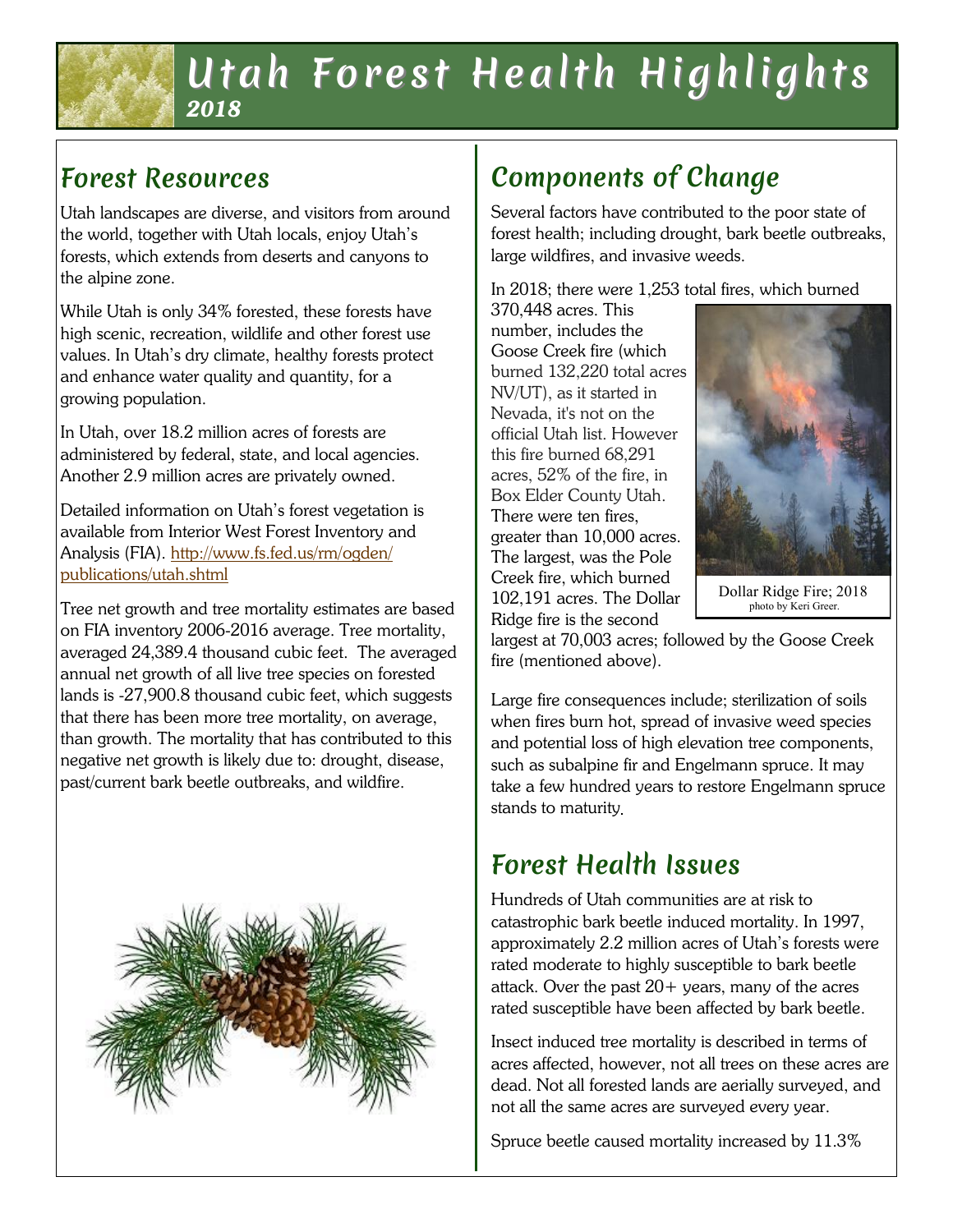from 2017 where 83,348 acers were affected, and is still at outbreak levels with 92,832 acres affected statewide in 2018. The largest number of acres affected in 2018 occurred in Duchesne, Summit, Wasatch and Dagget counties. It should be noted that much of the mature Engelmann spruce throughout the state has been killed by the spruce beetle.

Western spruce budworm defoliation was notable in 2018, with 83,372 acres affected. Most damage was mapped in Beaver, Sevier, Garfield, Piute and Wayne counties.

Douglas fir beetle induced damage was noted in most counties in 2018, with a total of 12,104 acres affected.

Fir engraver beetle, usually in white fir. It was noted in most Counties, with 21,011 acres affected.

#### Invasive Species

Invasive species are non-native insects, diseases, or plants, which may become established, spreading rapidly, causing significant economic and ecological impacts to forest and urban trees.

*Balsam woolly adelgid*, *Adelges piceae* (Ratzeburg) (Hemiptera: Adelgidae) (BWA), is a tiny sucking insect that was introduced to North America from Europe and is a damaging insect of true fir. In Utah, subalpine fir (*Abies lasiocarpa*) is a highly susceptible host tree; white fir (*A. concolor*) is also a host, but is more tolerant.

In September 2017 BWA was confirmed in Utah. It has now been confirmed in Box Elder, Cache, Rich, Weber, Davis, Morgan, Salt Lake and Summit





*BWA caused gouting on Subalpine fir branch*

*BWA white woolly masses on Subalpine fir trunk* 

counties, with Utah County added to the list in 2018. BWA was seen with aerial detection surveys showing 13,021 acres affected.

*Gypsy moth* is a non-native insect defoliator, which if established in Utah, would alter our hardwood forest landscapes, adversely affecting our high-value watersheds. Utah continues an aggressive monitoring program statewide, to catch potential infestations before they become established. Gypsy moth was not detected in Utah between 2008 and 2015. However, one was trapped in 2016, but there has been no addition captures since.

*Emerald ash borer* (EAB) is an invasive beetle that attacks only ash trees. It may be one of the most destructive forest insects to invade the United States.

EAB was first detected in Michigan. It is thought to have been in wood packing material, imported from its native Asia. Since then, EAB has been found in more than 20 mid-western and eastern states, killing more than 50 million ash trees.

In September of 2013, EAB was found in and around Boulder, Colorado. Since then, it has expanded outside of the city of Boulder, and perhaps throughout Boulder County.



*Emerald ash borer photo: State.sc.us*

To date, EAB has not yet been discovered in Utah. The transport of firewood or other woody materials, made of ash, may introduce it in the future. Evidence suggests EAB is generally established in an area for several years before it is detected (see USDA's EAB Pest Alert for more information).